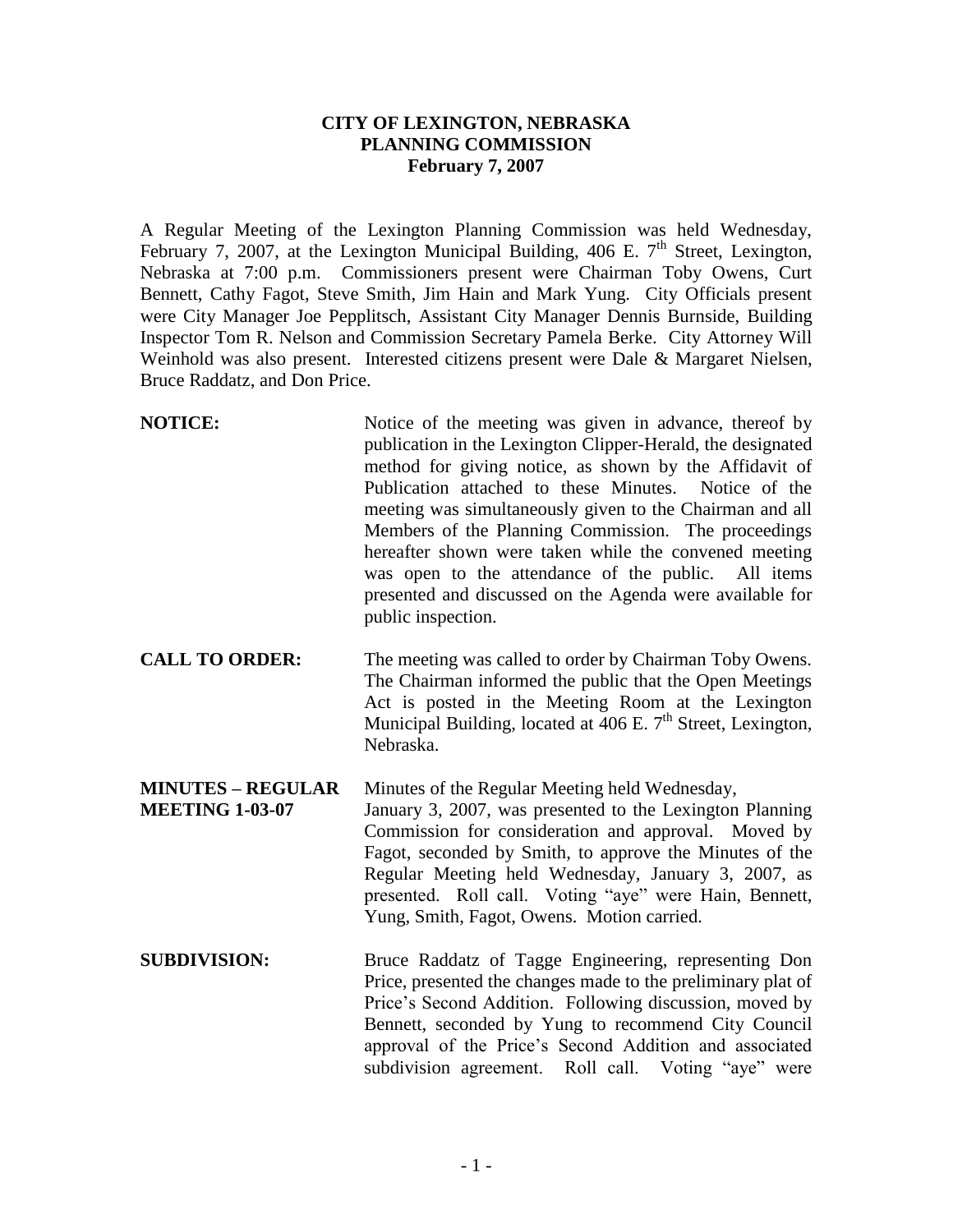Fagot, Hain, Smith, Yung, Bennett, Owens. Motion carried.

- **PUBLIC HEARING:** Owens opened a Public Hearing to consider the annexation **ANNEXATION** of Price's Second Addition. Following discussion, the public hearing was closed. Moved by Smith, seconded by Fagot, to recommend City Council approval of annexation of Price's Second Addition. Roll call. Voting "aye" were Hain, Bennett, Yung, Fagot, Smith, Owens. Motion carried.
- **PUBLIC HEARING:** Owens opened a Public hearing to consider a special use **SPECIAL USE** permit for a Mobile Home Park located on Block 3 of the proposed Price's Second Addition. Burnside reviewed a proposed special use agreement. Following discussion on the special use agreement, moved by Smith, seconded by Bennett, to recommend City Council approval of the special use permit and agreement. Roll call. Voting "aye" were Fagot, Hain, Yung, Bennett, Smith, Owens. Motion carried.
- **SUBDIVISION:** Burnside presented a preliminary plat named Kelly Field Addition. Following discussion, moved by Smith, seconded by Yung, to consider the preliminary plat as a final plat and recommend City Council approval. Roll call. Voting "aye" were Fagot, Hain, Bennett, Yung, Smith, Owens. Motion carried.
- **PUBLIC HEARING** Owens opened Public Hearing for annexation of Kelly **ANNEXATION:** Field Addition. Following discussion, moved by Yung, seconded by Fagot, to recommend City Council approval of the annexation of Kelly Field Addition, being in the best interest of the public. Roll call. Voting "aye" were Hain, Bennett, Smith, Fagot, Yung, Owens. Motion carried.
- **ONE & SIX YR PLAN:** Pepplitsch reviewed a draft of the 2007 One and Six Year Street Improvement Plan. Following discussion, and amendment of the plan, moved by Fagot, seconded by Bennett, to recommend City Council approval of the 2007 Plan. Roll call. Voting "aye" were Hain, Smith, Yung, Bennett, Fagot, Owens. Motion carried.
- **REDEVELOPMENT AREA** Pepplitsch presented a Blight and Substandard **#5 STUDY:** Determination Study for Redevelopment Area #5 as commissioned by the CRA.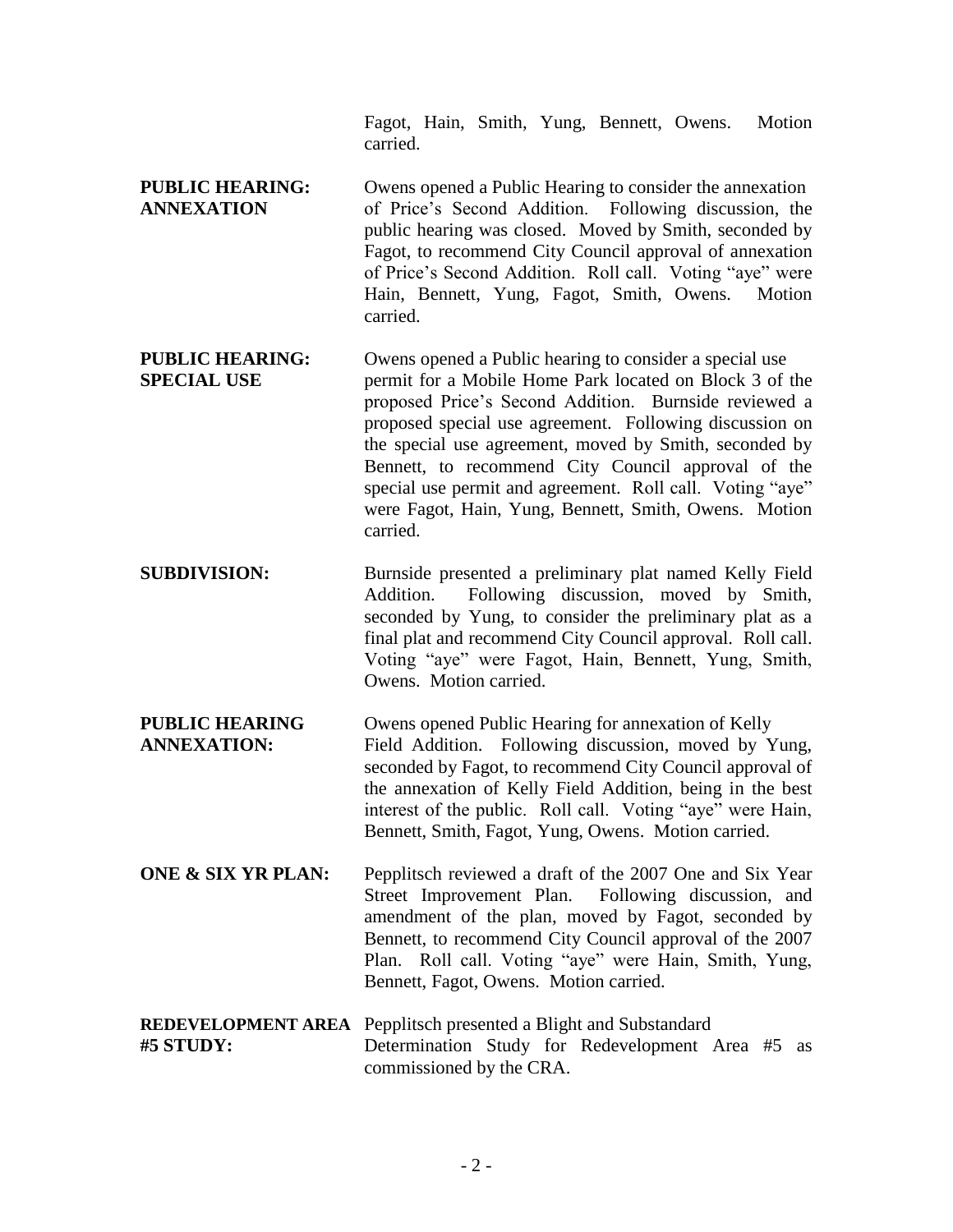**RESOLUTION:** Following discussion of the Blight and Substandard Determination Study for Redevelopment Area #5, Resolution No. 07-01 was read by title. Moved by Bennett, seconded by Smith, to approve Resolution No 07-01. Roll call. Voting "aye" were Fagot, Hain, Yung, Smith, Bennett, Owens. Motion carried.

## **RESOLUTION NO. 07-01**

A RESOLUTION FOR THE PLANNING COMMISSION OF THE CITY OF LEXINGTON, NEBRASKA, MAKING RECOMMENDATIONS WITH RESPECT TO A BLIGHT AND SUBSTANDARD STUDY FOR AN AREA IN THE CITY PURSUANT TO THE NEBRASKA COMMUNITY DEVELOPMENT ACT.

WHEREAS, the Mayor and City Council of the City of Lexington, Nebraska, (the "City") by its Ordinance passed and approved, created the Community Redevelopment Authority of the City of Lexington, Nebraska (the "Authority") pursuant to Sections 18-2110 through 182153, Reissue Revised Statutes of Nebraska, as amended (the "Act");

WHEREAS, the City has adopted and has in place a Comprehensive Plan, which includes a general plan for development of the City, within the meaning of Section 18- 2110 of the Act;

WHEREAS, the City has submitted the question of whether an area is blighted and substandard for purposes or review and recommendation pursuant to Section 18-2109 of the Act.

NOW, THEREFORE, BE IT RESOLVED BY THE PLANNING COMMISSION OF THE CITY OF LEXINGTON, NEBRASKA, AS FOLLOWS:

RESOLVED, that the Planning Commission hereby makes the following finding with respect to the Blight and Substandard Determination Study prepared for the City by the Hanna:Keelan firm.

1. The Planning Commission has reviewed the Study (attached as Exhibit `A') as to its conformity with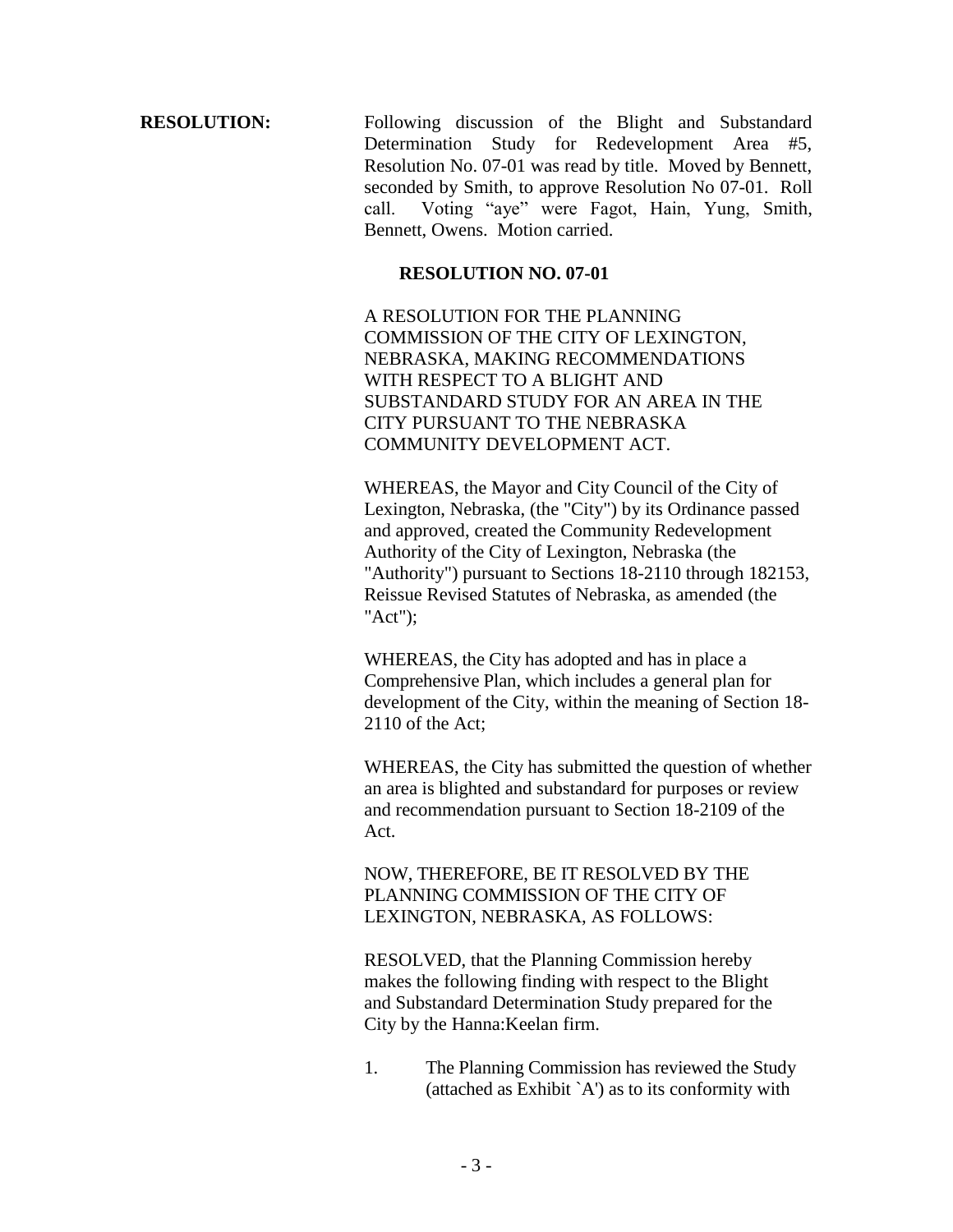the general plan for the development of the City as a whole, and

2. The Planning Commission makes no other recommendation with regard to such study.

RESOLVED FURTHER, that any Resolution passed and approved prior to the passage, approval and publication of this Resolution which is in conflict with the terms and provisions of this Resolution is hereby repealed. This Resolution shall take effect and be in full force and effect from and after its passage, approval and publication as required by law. The provisions of this Resolution are separable, and invalidity of any phrase, clause or part of this Resolution shall not affect the validity of effectiveness of the remainder of this Resolution.

PASSED AND APPROVED by the Planning Commission of the City of Lexington, Nebraska, this  $7<sup>th</sup>$  day of February, 2007.

| Mark Yung                                                                                                                                                                                                                         | Steven H. Smith          |
|-----------------------------------------------------------------------------------------------------------------------------------------------------------------------------------------------------------------------------------|--------------------------|
| <b>Commission Member</b>                                                                                                                                                                                                          | <b>Commission Member</b> |
| Curtis W Bennett                                                                                                                                                                                                                  | <b>Tobin Owens</b>       |
| <b>Commission Member</b>                                                                                                                                                                                                          | <b>Commission Member</b> |
| Jim Hain                                                                                                                                                                                                                          | M. Catherine Fagot       |
| <b>Commission Member</b>                                                                                                                                                                                                          | <b>Commission Member</b> |
| Attest: Pamela Berke, Deputy City Clerk                                                                                                                                                                                           |                          |
| Pepplitsch noted that the City Council recently                                                                                                                                                                                   |                          |
| approved a change in time for their meetings and<br>asked if this Commission would be interested in                                                                                                                               |                          |
| moving the meeting time also.                                                                                                                                                                                                     |                          |
| Paperless meetings will be starting in March                                                                                                                                                                                      |                          |
| 2007.                                                                                                                                                                                                                             |                          |
| $\mathbf{r}$ , and the contract of the contract of the contract of the contract of the contract of the contract of the contract of the contract of the contract of the contract of the contract of the contract of the contract o |                          |

There have been some inquiries into the property at Highway 30 and Erie Street.

## **ADJOURNMENT:** There being no further business to come before the Lexington Planning Commission, Chairman Owens declared the meeting adjourned.

**ROUNDTABLE:**